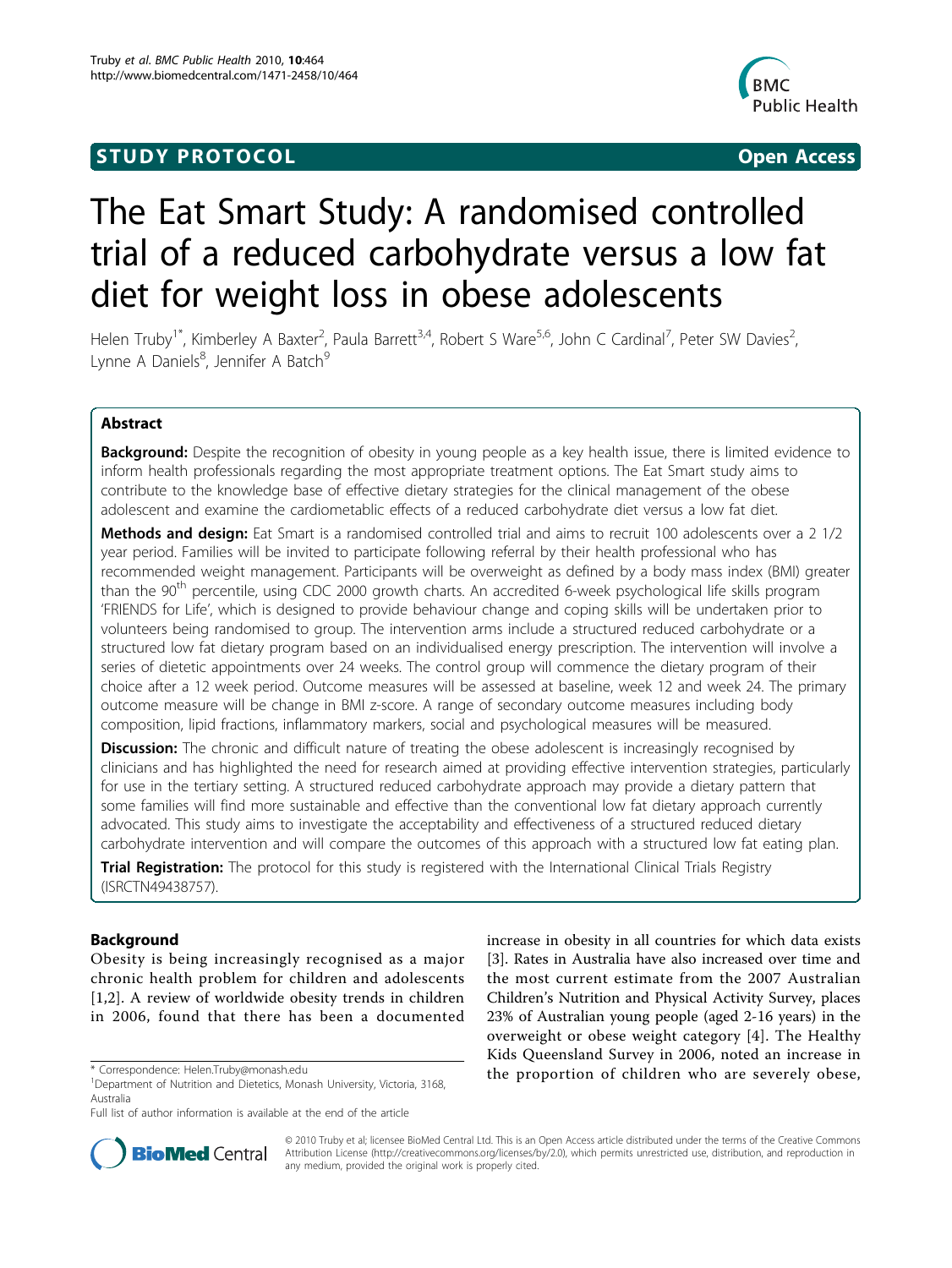demonstrated by BMI and waist circumferences both increasing at the upper end of the distribution [\[5\]](#page-7-0).

Research has found that being overweight as a child is a strong predictor of being overweight or obese as an adult [[6\]](#page-7-0). Obesity in childhood therefore represents a critical window of opportunity for intervention; not only to address an existing health problem but as a secondary prevention strategy for the array of medical and social consequences associated with obesity over the lifespan. Obesity is a major public health problem with enormous economic consequences. In Australia, for example, estimates of the net cost of obesity in 2008 (excluding overweight) which takes into account individual burden of disease, was estimated to be in excess of \$58 billion [\[7](#page-7-0)]. Higher BMI in childhood is associated with an increased risk of Coronary Heart Disease (CHD) in adulthood and the longer the child remains overweight the higher the associated risk [[8](#page-7-0)]. Baker et al (2007) reported that for every 1 unit increase in BMI z-score the hazard ratio for boys aged 7 years of a fatal CHD event in adulthood was 1.10 and at age 13 years was 1.24; for girls the hazard ratio was 1.07 at age 7 and 1.23 at age 13 years [[8\]](#page-7-0). These facts support the need to treat the obese child however research into dietary strategies to manage obesity has been limited to date in both quantity and quality [[9](#page-7-0)].

Protein is the most satiating of the macronutrients and there is evidence that increasing protein confers a thermogenic benefit and spares the loss of muscle when an adult is in negative energy balance (i.e. during a weight loss attempt) [[10](#page-7-0)]. The Atkins diet [[11\]](#page-7-0) recommends a radical reduction in carbohydrate with no restriction of protein or fat. The Atkins diet was hugely popular but sparked immediate controversy because its macronutrient distribution contravened the accepted approach of a low fat diet and it was thought that a very high fat diet would have adverse effects on cardiovascular health. Emerging evidence in adults shows that reduced carbohydrate diets can result in loss of body fat, improved insulin sensitivity and markers of inflammation compared to conventional approaches [\[12](#page-7-0)]. One of the most well known reduced carbohydrate diets in Australia is the CSIRO Total Well Being Diet [\[13](#page-7-0)]. Several adult studies have shown its effectiveness in achieving weight loss, reducing body fat and improving biochemical markers of cardiometabolic risk such as reduction in triglycerides, insulin and glucose which are independent of weight loss [\[14](#page-7-0)-[16](#page-8-0)].

In 2007 we ran a feasibility study to test the acceptability and effectiveness of a reduced carbohydrate diet (35% carbohydrate, 35% fat) versus a low fat approach (25% fat, 55% carbohydrate). We tested three dietary approaches in this proof of concept phase: an unstructured low fat diet (current 'standard care'), a structured low fat diet using a plate portion system and a semistructured reduced carbohydrate diet. When given the choice, 10% chose the standard unstructured low fat, 42% the structured low fat, and 48% opted to modify their carbohydrate intake [\[17](#page-8-0)]. This demonstrated that adolescents had a preference for structured advice and were willing to modify carbohydrate intake. It highlighted that the current 'standard care' model of generalised lifestyle advice which relied on motivation and self monitoring was not what these young people were seeking. Research in adults has also showed a preference and higher level of efficacy in prescriptive dietary advice as opposed to generalised lifestyle advice [\[18](#page-8-0)]. Prior to commencement of the dietary plan of their choice, measurement of food intake showed a typical dietary pattern in adolescents of 37% of energy from fat, 17% from protein and 45% from carbohydrate. Both our dietary plans resulted in reduction in total fat intake (12% in the low fat and 2% in the reduced carbohydrate group). In light of these clear preferences for structured advice we will take forward into the full randomised control trial (RCT) only the structured dietary approaches in order to examine whether change in macronutrient distribution has an effect on cardiovascular risk. The dietary composition will be informed by our findings in our feasibility study which provides proof of concept for these approaches [[19\]](#page-8-0).

In our feasibility study we found that the adolescents referred for weight loss were exceptionally sedentary with activity diaries showing a mean of 10.3 hours/day of seated activity including 4.4 hours of screen time [[19](#page-8-0)]. The physical activity advice provided in the feasibility study was based on the age appropriate Australian Physical Activity Recommendations, which suggests a minimum of 60 minutes per day of moderate and vigorous physical activities [\[20](#page-8-0),[21\]](#page-8-0). Our experience was that young people participating in the feasibility study were reluctant to increase their activity levels based on activity diaries completed over the study period [[19\]](#page-8-0). Therefore, we aim to provide advice that concentrates on a reduction in sedentary behaviour across all groups. Sedentary behaviours will be measured by a physical activity diary and a questionnaire pre- and post intervention to monitor compliance with this strategy.

There is increasing recognition of the need for psychological adjuncts to behavioural approaches in any intervention for childhood weight management [[22\]](#page-8-0). Obesity during childhood and adolescence is associated with negative social and psychological sequelae during a developmentally sensitive period. Overweight children have been found to be at higher risk of low self esteem and low self worth, along with lower levels of perceived competence and social acceptance, compared with healthy weight children [[23](#page-8-0)]. Obese young people are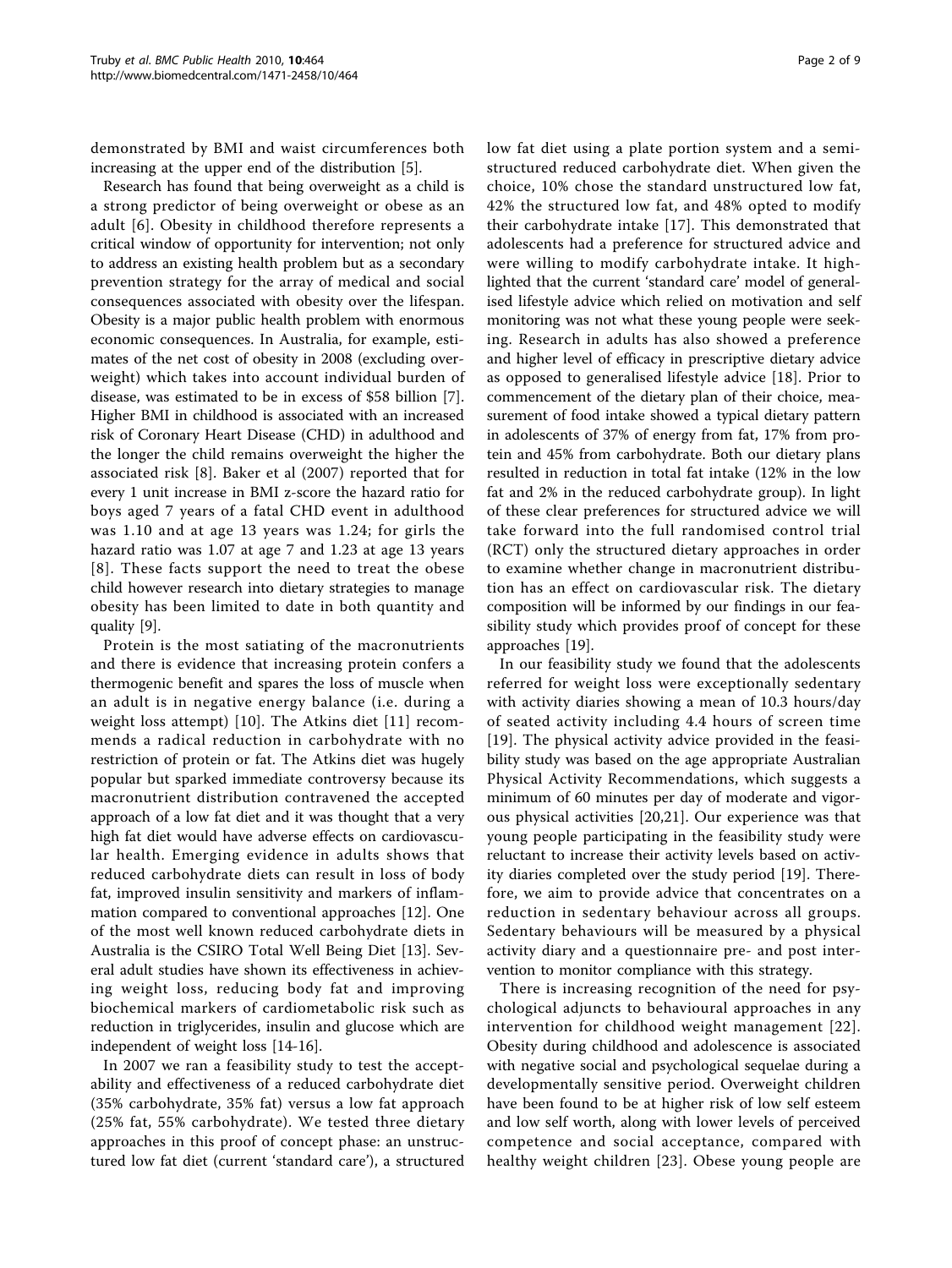also more likely to be socially isolated and peripheral to social networks than their normal weight peers [\[24\]](#page-8-0). Adolescence represents a high risk period for obese youth to experience peer victimisation, such as bullying and teasing due to their weight [[25\]](#page-8-0). In our feasibility study ( $n = 30$ ) 67% of parents reported that one of the reasons for seeking weight management advice was that their child endured significant teasing/bullying at school, had few friends or difficulty in making friends. Two were refusing to attend regular school reportedly due to weight related victimisation [[17\]](#page-8-0). Evidence also exists that overweight children suffer the psychological distress of early discrimination which may influence their socioeconomic attainment later in life [[26\]](#page-8-0).

The Eat Smart protocol will include a unique preparatory phase where we address motivational and perceived self competency issues in a proactive manner by the use of a validated psychological skills programme (FRIENDS for life) [[27\]](#page-8-0). This established programme has been demonstrated to reduce anxiety, improve self esteem and develop skills for positive thinking, setting goals and coping with change. The aim of this preparatory phase will be to build self-efficacy and competency together with enhancing emotional resilience and skills training within the family context. Self-esteem, motivation and competency have been reported as predictors of successful weight management in adults [[28-30\]](#page-8-0). Core skills in behavioural modification - goal-setting, problem-solving and self-monitoring will be introduced and these will be developed throughout the dietary intervention. The FRIENDS for life program will be conducted in a group setting and will consist of  $s$ ix  $\times$  2 hour sessions delivered after school or at weekends, using accredited FRIENDS facilitators. An outline of content is provided in Table 1. Although focused on the adolescent, parents and caregivers join the sessions at the beginning and at the end of each group session so they can help the young person meet their objectives and act in a role of co-therapist. Friends for Life is an established and validated program, staff facilitating the program are either Clinical Psychologists or accredited FRIENDS facilitators [\[27](#page-8-0)].

#### Summary

Intriguing data are available that suggest reducing dietary carbohydrate can lead to weight and body fat loss without the detrimental effects on serum lipid profile. There is a paucity of clinical studies which assess the effectiveness of specific treatment pathways for obese adolescents; no data is available on the relative effect of dietary macronutrient composition on body weight, or how this change affects body composition or metabolic parameters in adolescents. This study will provide RCT evidence on the efficacy of reduced carbohydrate diets compared to low fat diets for treating adolescent obesity. It is the next step in understanding the effect of alteration in dietary macronutrients and their role in body composition and metabolic profile. The novel preparatory phase aims to provide some life skills to ensure that all adolescents entering the study are psychologically prepared for change and free from a range of psychological co-morbidities that can cluster with childhood obesity.

#### Methods/Design

Eat Smart is an RCT, which will be reported to be compliant with the CONSORT guidelines [[31](#page-8-0)]. This study design has been approved by the Royal Children's Hospital & Health Service District Ethics Committee (05/ 02/2008); The University of Queensland Medical Research Review Committee (14/02/2008); West Moreton South Burnett Health Service District Health Research Ethics Committee (25/08/2008) and The Mater Health Services Human Research Ethics Committee (02/02/2009).

Figure [1](#page-3-0) shows the study flow. Tables 1 and [2](#page-3-0) show an outline of the content of the preparatory phase; 'the 'FRIENDS' program (Table 1) and the intervention phase (Table [2](#page-3-0)).

Overall Eat Smart provides a treatment protocol for use at a tertiary centre to assist obese adolescents seeking weight loss advice to reduce their weight. The first phase will evaluate the relative efficacy of two supported and structured 12 week weight reduction diets and an untreated control group:

| <b>Session</b> | <b>Content Covered</b>                                                                                                                                                 |  |
|----------------|------------------------------------------------------------------------------------------------------------------------------------------------------------------------|--|
| Week 1         | Introduction to FRIENDS; getting to know you games; group guidelines/expectations; personal goals                                                                      |  |
| Week 2         | Warm up activity; personal goals; what are my strengths?; self esteem; friendships; verbal and non-verbal communication                                                |  |
| Week 3         | Warm up activity; feelings; relaxation techniques (abdominal breathing, relaxing imagery, muscle relaxation); self-awareness and<br>mindfulness exercises (body clues) |  |
| Week 4         | Warm up activity; red and green (unhelpful and helpful) thinking; problem solving and step planning; support teams; role models                                        |  |
| Week 5         | Warm up activity; communication and conflict styles (assertive, passive or aggressive); managing bullying                                                              |  |
| Week 6         | Warm up game; review of FRIENDS; test your knowledge games/guizzes; break up party and certificate presentation from facilitators                                      |  |
|                |                                                                                                                                                                        |  |

Table 1 Outline of FRIENDS for life program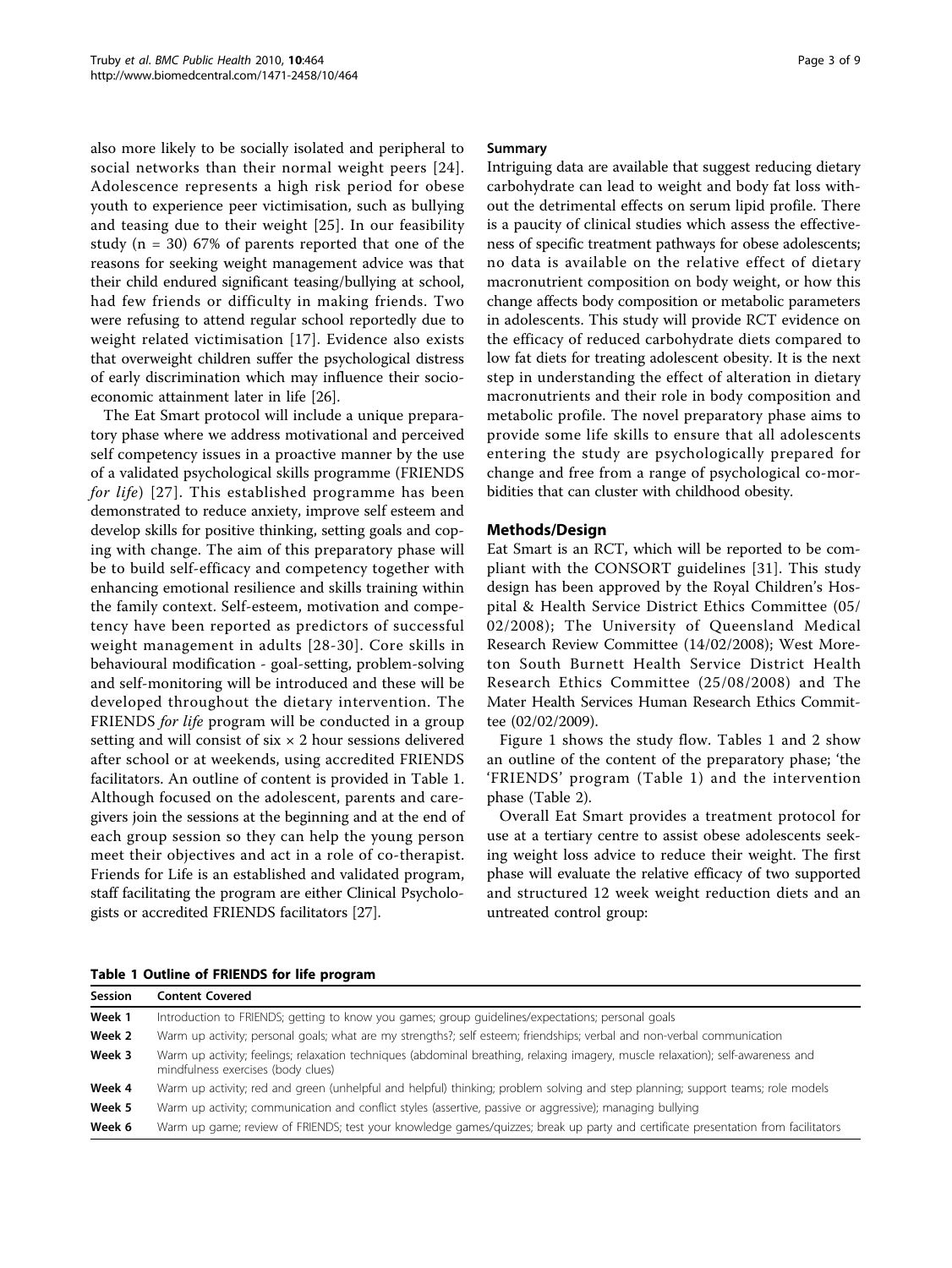<span id="page-3-0"></span>

### Table 2 Content Covered in Sessions delivered one to one with therapist

| <b>Sessions</b>               | Content                                                                                                                                   |
|-------------------------------|-------------------------------------------------------------------------------------------------------------------------------------------|
| Dietary Appointment: Week 0   | Rationale of study; individualise food quide; discuss breakfast, lunch and snacks; set SMART goals                                        |
| Phone Call: Week 1            | Check any questions from previous appointment; remind of goals and next appointment                                                       |
| Dietary Appointment: Week 2   | Review session 1 goals; trouble shoot problems; discuss food quide for dinner; healthy take-a-ways and<br>eating out; set new SMART goals |
| Phone Call: Week 4            | Check any questions from previous appointment; remind of goals and next appointment                                                       |
| Dietary Appointment: Week 6   | Review session 2 goals; trouble shoot problems; label reading workshop; set new SMART goals                                               |
| Phone Call: Week 8            | Check any questions from previous appointment; remind of goals and next appointment                                                       |
| Dietary Appointment: Week 10  | Review session 3 goals; trouble shoot problems; sugar in drinks workshop; set new SMART goals                                             |
| Dietary Appointment: Week 12  | Review session 4 goals; trouble shoot problems; Energy balance & maintenance of healthy habits topic;<br>set SMART goals                  |
| Phone Call: Week 14           | Check any questions from previous appointment; remind of goals and next appointment                                                       |
| *Dietary Appointment: Week 16 | Review session 5 goals; trouble shoot problems; Special Occasions; set SMART goals                                                        |
| Phone Call: Week 18           | Check any questions from previous appointment; remind of goals and next appointment                                                       |
| *Dietary Appointment: Week 20 | Review session 6 goals; trouble shoot problems; Smart Choices topic; Review of previous content;<br>set SMART goals                       |
| Phone Call: Week 22           | Check any questions from previous appointment; remind of goals and next appointment                                                       |
| Dietary Appointment: Week 24  | Review session 7 goals; trouble shoot problems; review energy balance and maintenance topic; set long term<br>SMART goals                 |

SMART = specific, measureable, achievable, realistic, timely

\* These may occur as phone reviews for families who cannot attend the hospital.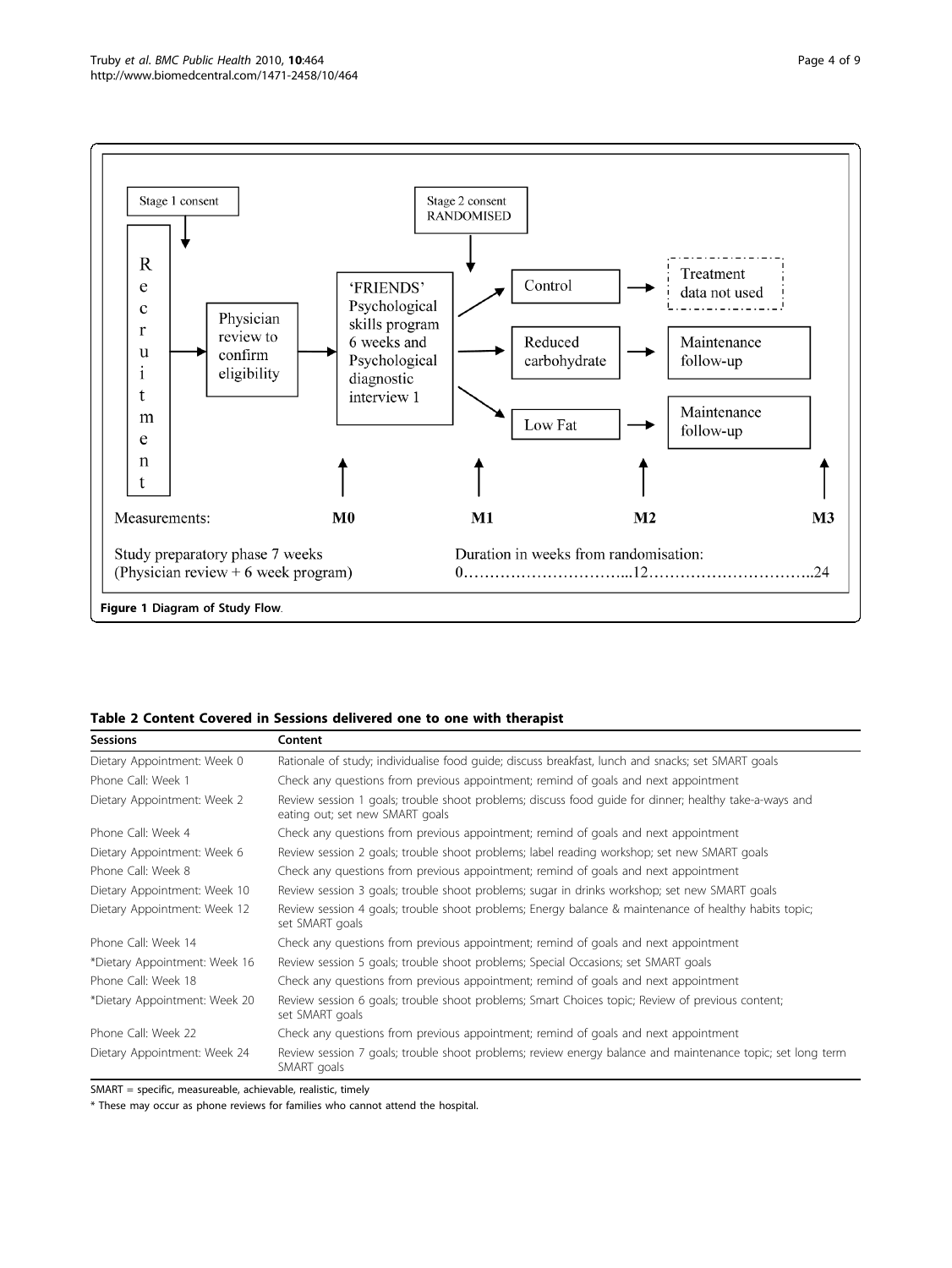(i) reduced carbohydrate (35% carbohydrate, 30% protein, 35% fat)

(ii) reduced fat (55% carbohydrate, 20% protein, 25% fat)

(iii) control - offered the dietary group of their choice (i or ii) after a 12 week waiting period

The primary outcome variable is reduction of BMI zscore. Secondary outcome variables are reduction in body fat and alteration in metabolic profile after 12 weeks. The psychological diagnostic interviews will document the extent and nature of psychological health in obese adolescents. In the second phase, with followup to 24 weeks, the relative efficacy of the low fat versus the reduced carbohydrate diet on BMI z-score.

# Hypotheses to be tested

### After 12 weeks

• There will be a difference in change in BMI zscore between the intervention diets and the control group.

• There will be a difference in the change of mean BMI z-score between the low fat and the reduced carbohydrate group.

• There will be a difference in the change of % body fat, markers of inflammation, insulin resistance and in lipid profile between the reduced carbohydrate group and the low fat group.

• There will be a difference in mean change in BMI z-score in the low fat group compared to the reduced carbohydrate group.

### Recruitment

All volunteers will be screened via telephone to ensure they meet the inclusion criteria. Participants meeting these criteria will be examined by the study physician (JAB) who will confirm their eligibility, complete a standardised physical examination which includes pubertal staging and measurement of blood pressure.

### Selection Criteria

### **Inclusion**

...........<br>Participants are sought who are aged between 10-17 years; have BMI >90 $^{th}$  percentile, as defined by CDC 200 growth charts; can read and understand written instructions in English; and have parents able to give informed written consent.

Young people will be excluded on the basis of taking stimulants or psychotropic medication or drugs known to alter body composition or metabolism including insulin sensitisers, glucocorticoids and thyroxin, those with obesity associated with a medical condition such as Down's Syndrome and those following severely restricted diets, such as those for complex food allergies.

Participants will undertake the Anxiety Disorder Interview Schedule (ADIS) conducted by a Clinical Psychologist after completion of the psychological skills programme [\[27](#page-8-0)] prior to randomisation (Measurement1) and at Measurement 2 to investigate any alteration in psychological functioning post intervention (see figure [1\)](#page-3-0).

In the event that the psychological ADIS interview suggests the presence of significant and clinically relevant levels of anxiety, depression, dysthymia, conduct disorders, eating disorders, psychotic disorders, attention deficit disorders and obsessive compulsive disorders, young people will be excluded and referred for clinical psychological services in conjunction with their referring doctor. This will be facilitated via the study and psychological sessions will be arranged through a Mental Health Care Plan, therefore with no out of pocket costs to the family.

This will ensure all volunteers must score below the cut offs for clinical diagnosis on the following validated questionnaires: The Strengths and Difficulties questionnaire[[32](#page-8-0)]; the Depression, Anxiety and Stress Scale [\[33](#page-8-0)]; the Spence Children's Anxiety scale [[34](#page-8-0)]; and the Children's Depression Inventory [\[35](#page-8-0)].

### Ethical considerations

Lack of treatment for the obese child should not be an option as weight gain in those not treated is unrelenting. A recent meta-analysis of randomised controlled trials for treatment of overweight in children clearly demonstrates that control groups whether wait listed or only given written information consistently gained weight (2.1% increase in % overweight post treatment and 2.7% post follow-up) [[36](#page-8-0)]. This increase in weight in control groups raises ethical issues around having a control group, especially in a clinical setting with children presenting for assistance with weight loss. We received ethical permission to delay treatment in a control group for 12 weeks after which we offer the program of their choice. These ethical issues will limit the ability to design trials with a control group remaining without intervention for lengthy study duration, especially in treatment seeking adolescents.

### Interventions

A 12-week dietary intervention will be delivered by paediatric dietitians with training in behaviour modification. To ensure intervention fidelity across the two treatment arms, a standardised manual including protocols, procedures and participant materials will be used. All intervention families will be offered face to face tailored advice in the active weight loss phase in weeks 0, 2, 6,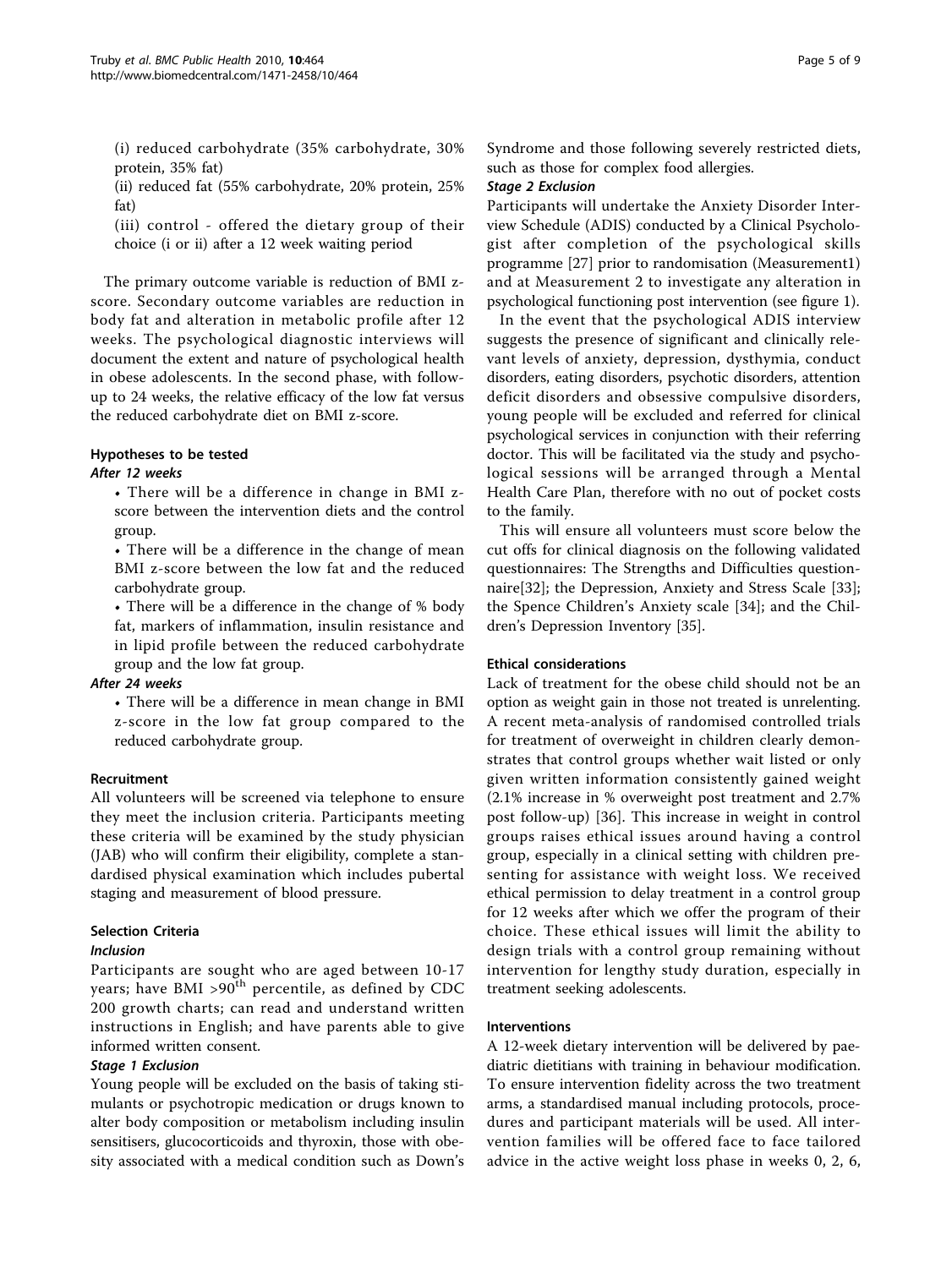10 and 12. Further dietary counselling will be provided by telephone in weeks 1, 4, 8 and 11. These follow a pre-determined outline to ensure consistency across treatment arms. The dietetic intervention is deliberately intensive in keeping with recent recommendations for best practice dietary management of obesity [[37](#page-8-0)]. It is recognised that dietary advice must be delivered using a client-centred approach and motivational interviewing in tandem with behavioural components including problem-solving, goal-setting and self-monitoring [\[37,38\]](#page-8-0). We will use two strategies to achieve these goals. First, the use of experienced paediatric dietitians to deliver the dietary advice and secondly, by preparing the adolescents and equipping them with the skills they need via the FRIENDS programme prior to the RCT commencing. The diets are to be used within the family context. We are cognisant of the fact that many parents are overweight (>90% in our feasibility study) and thus will adopt a 'treat the family' approach. Written information (diet sheets, meal plans, recipe ideas and shopping lists) which supports each of the diets have been developed. An outline of each session is summarised in Table [2.](#page-3-0)

### Energy prescription

A tailored individual energy prescription for the intervention diets will be based on a 20% energy reduction compared to estimated energy requirements, which will be measured resting energy expenditure and physical activity level (PAL) derived from a 4 day activity diary. The 12 week intervention is designed to be an active weight loss phase. During the 'Maintenance Phase' (weeks 13-24), the goal is weight stability and maintenance of healthy behaviours.

### Intervention diets

Both dietary plans use a structured approach with a plate portion system to assist with portion sizes for the evening meal. The dietary approaches utilised in the intervention have been tested within the feasibility stage of this project. The plate templates (TEMPlate™) have necessarily different size sections for the low fat and the reduced carbohydrate diets to enable the desired macronutrient composition of the meal to be achieved. In addition, a lunch box is provided with lists of foods for snacks and lunch that can be swapped by the individual. This enables food items for the day to be packed and given to the child or kept in the fridge if the parent is not around at meal or snack times. We have found that the benefits of using this structured system are that both the parent and child know what foods are allocated through the day for most meals, the plate template assists with portion control at the evening meal and the 'food swapping' system allows flexibility with food choices over a long period of time, whilst controlling

the macronutrient distribution of the diet. The plate template is made of durable plastic and is dishwasher proof.

# Reduced carbohydrate

A reduced carbohydrate (35% of energy) diet with moderate-high protein intake (30% of energy) and fat (35% of energy) with unsaturated sources of fat strongly encouraged. This level of carbohydrate restriction is not sufficient to induce ketosis [\[39](#page-8-0)]. Complex carbohydrates are spread over the day and given in a structured amount at each meal or snack with an emphasis on those with a low glycaemic index. Protein is increased with the intent to give greater satiety.

# Low fat

A low fat diet containing (25% of energy from fat) with a higher carbohydrate intake (55% of energy) with complex carbohydrate sources encouraged and a moderate protein intake (20% of energy). This dietary approach recommends low fat foods and snacks and increases fruit and vegetable intake.

# Control group

The control group will be offered treatment for 24 weeks after the formal control period (of 12 weeks).

# Physical activity and sedentary behaviours

The intervention groups will receive the Australian National Health and Medical Research Councils 'Get out and get active' booklet. Emphasis will be placed on a reduction in sedentary behaviours. Activity will be measured by qualitative comparison of the measures from The Adolescent Physical Activity Recall Questionnaire [\[40](#page-8-0)] and a 4 day physical activity diary which will be completed at M1 and M2 (all groups).

### Assessments and Measurement instruments

The laboratory technician conducting body composition measurements will be blinded to group allocation. The following assessments will be completed at M1 and M2 unless otherwise stated (see figure [1](#page-3-0)).

### Anthropometry and body composition

These measurements will be undertaken by the body composition laboratory technician using standard operating procedures. Height, weight, waist and hip circumferences will be measured. BMI z-score will be calculated by the LMS method [[41](#page-8-0)] using CDC reference data. Body composition will be assessed by 3 methods: air displacement plethysmography (BodPod™), total body potassium (TBK) and bioelectrical impedance (Bodystat 1500MDD). These measures are non-invasive and we have validated these for use in obese adolescents [\[42\]](#page-8-0).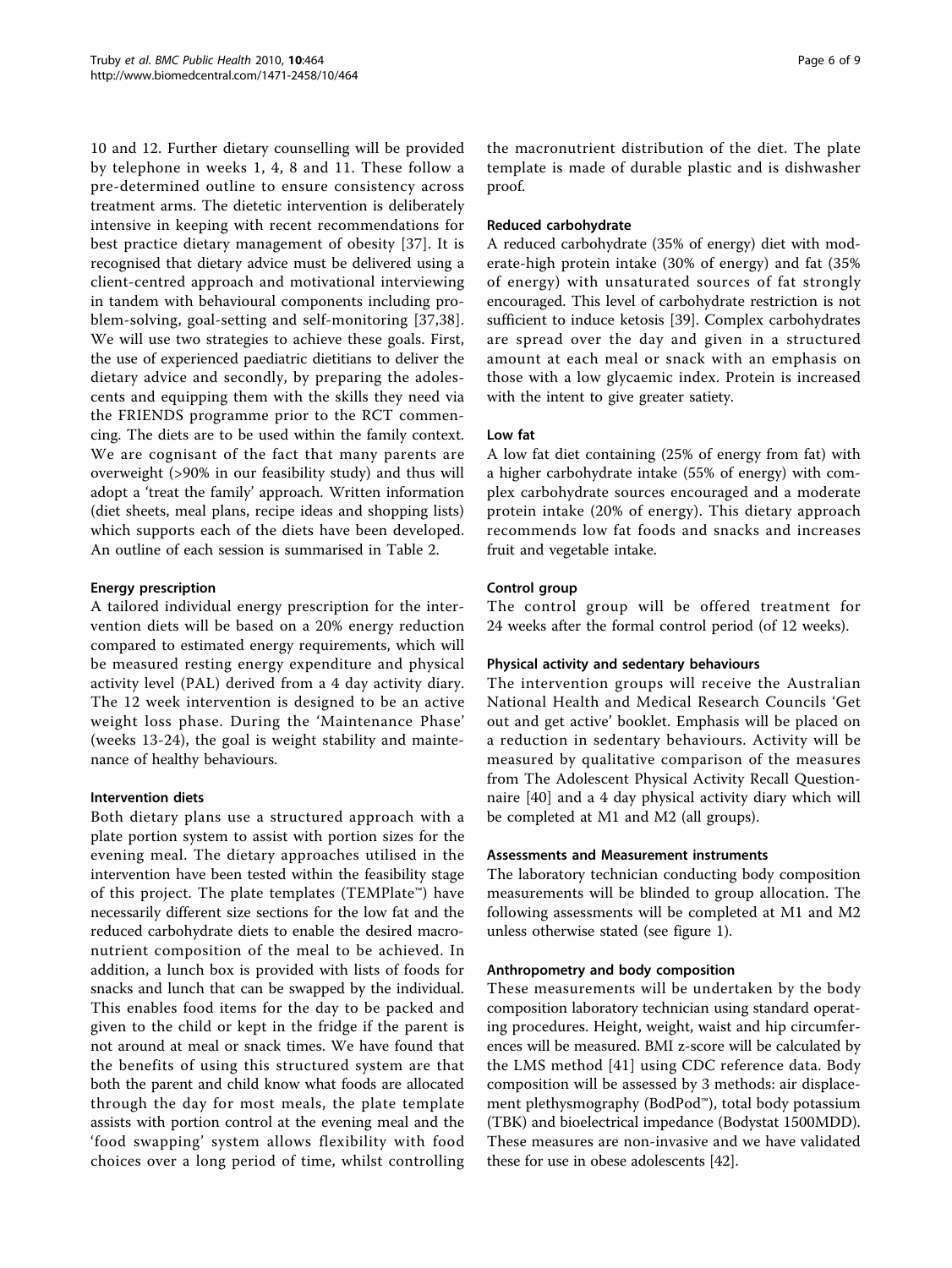#### Liver function and plasma lipid profiles

Fasting blood samples (10 ml) will be taken by trained phlebotomists at M1 and M2. Liver function tests (including total protein, albumin, total bilirubin, liver function enzymes (ALP, GGT, ALT and AST) and lipid profiles (including cholesterol fractions and triglycerides) will be measured using an automated Clinical Chemistry Analyser.

### Insulin resistance

Fasting glucose and insulin will be measured using an automated Clinical Chemistry Analyser. The homeostatic method will be used to calculate insulin resistance and beta cell function.

### Adipokines and inflammatory markers

Adipose tissue is not only a site of energy storage, but also an active endocrine organ secreting a number of hormones and cytokines that play critical roles in body energy homeostasis and metabolism [[43\]](#page-8-0). We will measure the following adipokines and cytokines at M1 and M2: leptin, resistin, adiponectin, interleukin-6, TNFa, CRP, plasminogen activator inhibitor 1 (PAI1) and soluble ICAM-1 in plasma using a multiplexed immunoassay, analysed on the Luminex 100IS.

### Diet and activity

Participants will be asked to complete a 4 day food and activity records at M1 and M2. Food records will be analysed using a standard nutrient analysis package (FoodWorks). Physical activity habits will be assessed using the diary and the Adolescent Physical Activity Recall Questionnaire [\[40\]](#page-8-0).

### Allocation to groups

Treatment allocation will depend on gender and Tanner Stage (pubertal stage). Weighted randomisation will be used so that the participants will be allocated to the treatment group that minimises the gender/Tanner Stage imbalance between groups with a probability of 0.8 and will be conducted by the study statistician (RSW). Participants will be informed as to which group they have been assigned at their baseline assessment and if they are in the active diet groups, an immediate appointment with a study dietitian will be made. The control group will be given an appointment to attend in 12 weeks time when they will be offered the intervention treatment of their choice.

### Compliance and retention strategies

Compliance to the dietary program will be monitored by the use of 4 day food dairies throughout the intervention and at each measurement point. To try and reduce attrition, volunteer families will have parking cost at the hospital paid and during the initial 12 week period there is frequent and intense therapist contact. In the feasibility study we documented a mean increase in plasma urea in the reduced carbohydrate group (not statistically significant) but it is suggestive that dietary protein shifts in the direction indicated by the food diaries. We will measure serum changes in urea and urates across groups over time and also measure serum vitamin B12 as a surrogate marker of protein intake as this has been shown to increase in adults on high protein diets [[15](#page-8-0)]. We recognise this method has not been validated in children.

### Sample size

Our sample size calculations were based on our primary comparison, the difference in change in BMI z-score between the low fat and reduced carbohydrate groups. In our feasibility study ( $n = 30$ ), the mean (SD) of BMI z-score changes over 12 weeks were -0.20 (0.17) and -0.11 (0.08) for the low fat and reduced carbohydrate groups respectively. In order to observe a clinically important difference in change of BMI z-score between the two intervention groups of 0.09, with  $\alpha = 0.05$  and power of 80%, and assuming standard deviation of 0.12, we require 29 individuals in each intervention group to complete the study. Assuming that 20% of participants will drop out of the study (in our feasibility study our attrition rate was 17%), we will enrol 35 individuals in each of the diet intervention groups. If 12 participants enrolled to the control group complete the 12 week wait-list period, we will be able to detect a difference of change in BMI z-score of 0.13 between the control group and either of the diet intervention groups ( $\alpha$  = 0.05, power =  $80\%$ ). If we assume 20% of control-group participants will drop out of the study, we will need to enrol 15 individuals in the control group.

### Statistical Analysis Plan

Primary analysis will use the intention to treat principle, assuming return to baseline values for non-completers. Differences between participants who completed and withdrew will be assessed using t tests for continuous variables and Fisher's Exact Test for categorical variables. We shall examine weight loss over time using a mixed-effects model with a random intercept and slope for each participant. This method controls for the nonindependence in results from the same participant and allows for heterogeneity between participants. Potential co-variates (gender, Tanner Stage, baseline weight) will be assessed, and, if appropriate, incorporated into the model. We will examine the effects of losses of body weight and body fat on clinically important markers of disease risk (lipids, blood pressure, waist: hip ratio, insulin resistance) using analysis of covariance. Data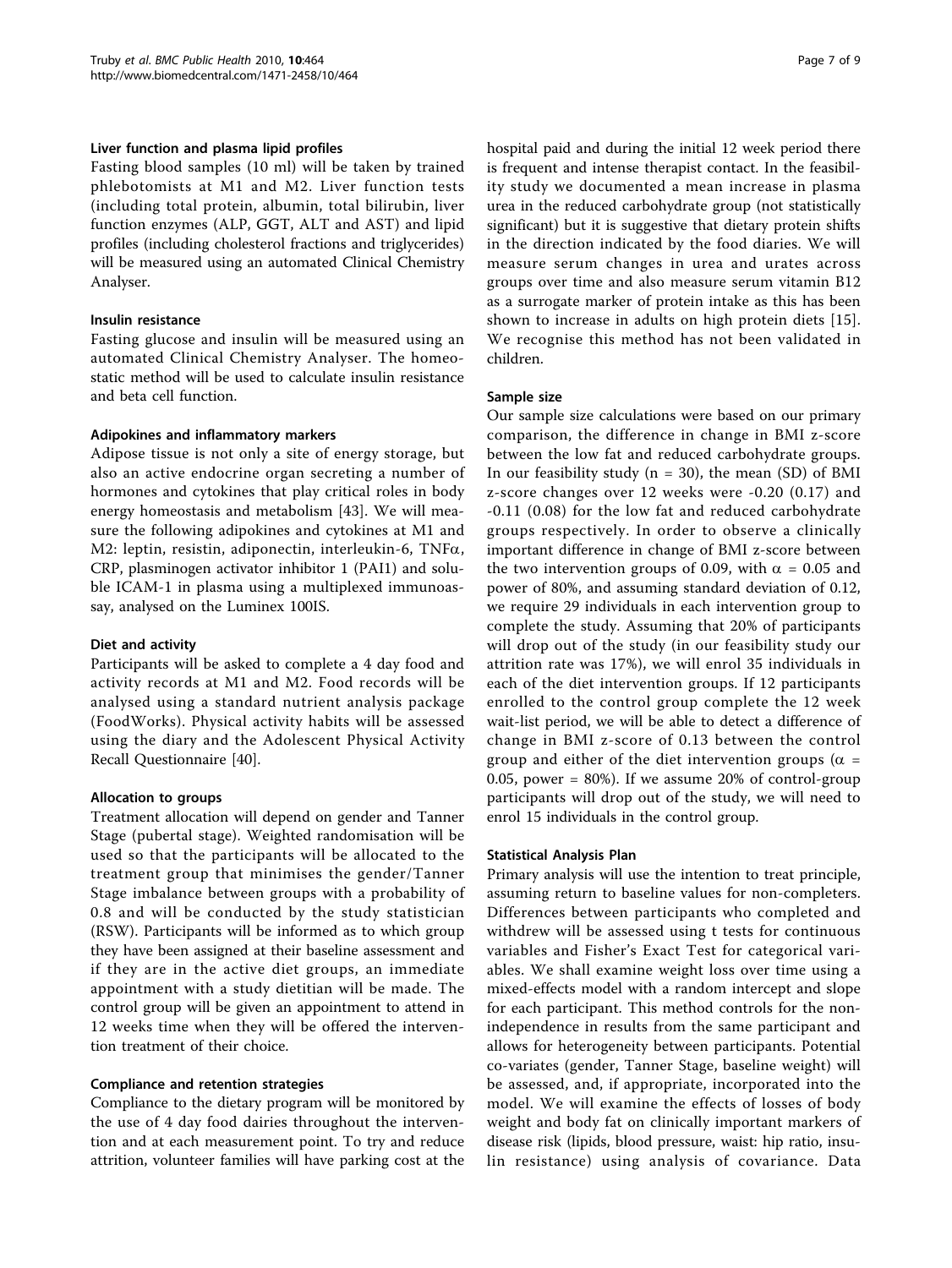<span id="page-7-0"></span>generated from the psychometric questionnaires (selfconcept, anxiety, self-esteem and quality of life) will be used as secondary outcome variables to examine the extent and nature of psychological distress in obese adolescents pre-treatment and mixed-effects models will be used to examine changes in these parameters and their relationship with weight and waist: hip ratio change. Statistical significance will be based on two-tailed tests, with p < 0.05 considered significant.

# **Discussion**

There is a lack of clinical studies which assess the effectiveness of specific treatment pathways for obese adolescents. In particular there is no information as to the effect of how alteration of the carbohydrate content of the diet will change body composition or metabolic parameters. This study protocol will contribute also to our understanding of body composition of obese adolescents and the effect of weight loss on different body compartment changes.

Our feasibility study suggested that tailored energy prescription and structured advice was the preferred option for treatment seeking adolescents and their families. In particular the need for information on how much to eat i.e. portion size was requested. If the reduction in dietary carbohydrate has no adverse effects on cardiovascular risk factors, the option to decrease carbohydrate would broaden the choice of dietary patterns based on preference of the adolescent and their family that could be offered in practice.

This study has a unique preparatory psychological preparatory phase and screening for psychological disturbance prior to randomisation which ensures that all subjects enter the study without any clinical levels of psychological diagnosis. The additional measurement of eating behaviours and other psychological parameters is designed to monitor any risk to psychological health associated with the intervention. The relatively short time frame allows biochemical parameters and psychological parameters to be measured before taking the study into a longer duration.

This study is designed to address the gap in the evidence base for optimal weight management interventions in obese adolescents in a clinical setting and to examine effect of macronutrient manipulation on body composition and cardiovascular risk markers in adolescents presenting for weight management. It is designed as a treatment protocol integrating psychological support with dietary change. It incorporates group based activity, individual face to face counselling and telephone support in assisting adolescents and their families with weight management.

#### Acknowledgements

Modification of the Template™ system to a reduced carbohydrate model has been allowed by the patent holders Dr Rhys Collins & Dr Trent Watson. Template systems were kindly donated by Pharmacy Health Solutions Pty ltd. The study is partly funded by a National Heart Foundation Grant-in-Aid, the Royal Children's Hospital Foundation, ANZ Trustees and the University of Queensland, KAB is supported by an Australian Post Graduate Award Scholarship.

#### Author details

<sup>1</sup>Department of Nutrition and Dietetics, Monash University, Victoria, 3168 Australia. <sup>2</sup>Children's Nutrition Research Centre, Royal Children's Hospital Herston, Queensland, 4029, Australia. <sup>3</sup>Pathways Health and Research Centre, 88 Boundary Street, West End, Queensland, 4102, Australia. <sup>4</sup>School of Education, University of Queensland, Queensland, 4029, Australia. <sup>5</sup>School of Population Health, University of Queensland, Queensland, 4029, Australia. 6 Queensland Children's Medical Research Institute, Herston, Queensland, 4029, Australia. <sup>7</sup>Chemical Pathology, Pathology Queensland, Herston, Queensland 4029, Australia. <sup>8</sup>Institute of Health and Biomedical Innovation Health, School of Public Health, Queensland University of Technology, Kelvin Grove, Queensland, 4001, Australia. <sup>9</sup>Department of Endocrinology and Diabetes, Royal Children's Hospital, Herston, Queensland, 4029, Australia.

#### Authors' contributions

HT and JAB took the lead in designing the study, KAB, LAD, PSWD and JC contributed to the study design and grant preparation, PB contributed the modification of the 'FRIENDS for life' program; RSW is responsible for the statistical analysis plan. All authors have approved the final version of this paper for publication.

#### Competing interests

The authors declare that they have no competing interests.

Received: 16 June 2010 Accepted: 9 August 2010 Published: 9 August 2010

#### References

- 1. Haslam DW, James WP: [Obesity.](http://www.ncbi.nlm.nih.gov/pubmed/16198769?dopt=Abstract) Lancet 2005, 366(9492):1197-1209.
- 2. Ebbeling CB, Pawlak DB, Ludwig DS: Childhood obesity: public-health crisis, common sense cure. The Lancet 2002, 360(9331):473-482.
- 3. Wang Y, Lobstein T: [Worldwide trends in childhood overweight and](http://www.ncbi.nlm.nih.gov/pubmed/17902211?dopt=Abstract) [obesity.](http://www.ncbi.nlm.nih.gov/pubmed/17902211?dopt=Abstract) International Journal of Pediatric Obesity 2006, 1(1):11-25.
- 4. Australian National Children's Nutrition and Physical Activity Survey: Main Findings. Department of Health and Ageing 2008.
- 5. Abbott RA, Macdonald D, Mackinnin L, Stubbs C, Lee A, Harper C, Davies PSW: Healthy Kids Queensland Survey 2006 - Full report Brisbane 2007.
- 6. Venn AJ, Thomson RJ, Schmidt MD, Cleland VJ, Curry BA, Gennat HC, Dwyer T, Venn AJ, Thomson RJ, Schmidt MD, et al: [Overweight and](http://www.ncbi.nlm.nih.gov/pubmed/17484707?dopt=Abstract) [obesity from childhood to adulthood: a follow-up of participants in the](http://www.ncbi.nlm.nih.gov/pubmed/17484707?dopt=Abstract) [1985 Australian Schools Health and Fitness Survey.](http://www.ncbi.nlm.nih.gov/pubmed/17484707?dopt=Abstract) Medical Journal of Australia 2007, 186(9):458-460.
- 7. The Growing Cost of Obesity in 2008: three years on. Access Economics Pty Ltd 2008.
- 8. Baker JL, Olsen LW, Sorensen TIA: [Childhood Body-Mass Index and the](http://www.ncbi.nlm.nih.gov/pubmed/18057335?dopt=Abstract) [Risk of Coronary Heart Disease in Adulthood.](http://www.ncbi.nlm.nih.gov/pubmed/18057335?dopt=Abstract) N Engl J Med 2007, 357(23):2329-2337.
- 9. Whitlock EP, O'Connor EA, Williams SB, Beil TL, Lutz KW: Effectiveness of Weight Management Interventions in Children: A Targeted Systematic Review for the USPSTF. Pediatrics 2010, peds.2009-1955.
- 10. Astrup A: Carbohydrates as macronutrients in relation to protein and fat for body weight control. Int J Obes (Lond) 2006, 30(Suppl 3):S4-9.
- 11. Atkins R: Dr Atkins' New Diet Revolution London: Vermillion 2003. 12. Adam-Perrot A, Clifton P, Brouns F: [Low-carbohydrate diets: nutritional](http://www.ncbi.nlm.nih.gov/pubmed/16436102?dopt=Abstract)
- [and physiological aspects.](http://www.ncbi.nlm.nih.gov/pubmed/16436102?dopt=Abstract) Obesity Reviews 2006, 7(1):49-58.
- 13. Noakes M, Clifton P: The CSIRO Total Well Being Diet Camberwell, Victoria: Penguin 2005.
- 14. Noakes M, Keogh J, Foster P, Clifton P: Effectiveness of increased protein to carbohydrate ratio on weight loss, body composition, insulin sensitivity and cardiovascular risk factors in women at 1 year. Obesity Research 2004, 12:A85-A85.